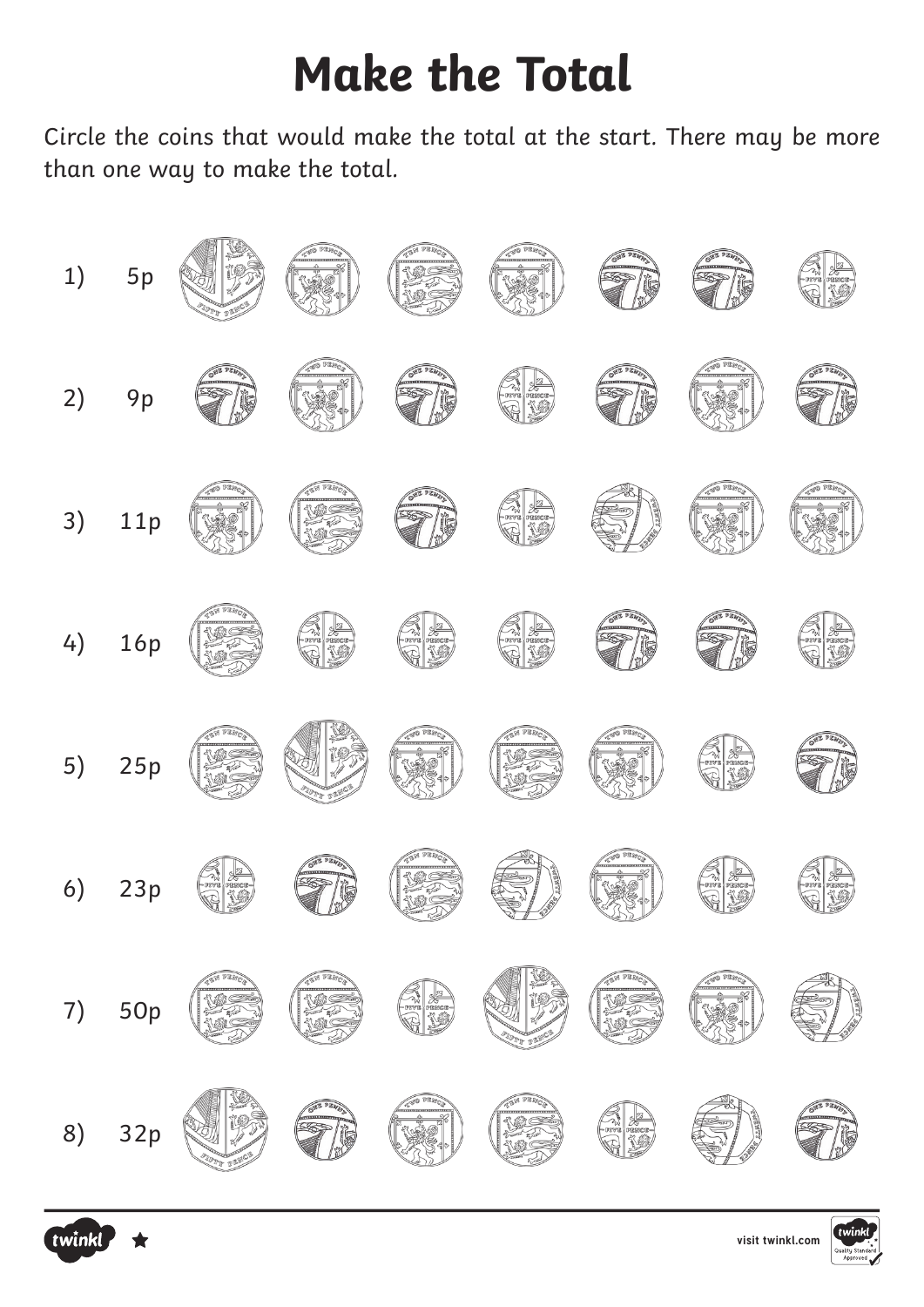# **Make the Total**

Circle the coins that would make the total at the start. There may be more than one way to make the total.





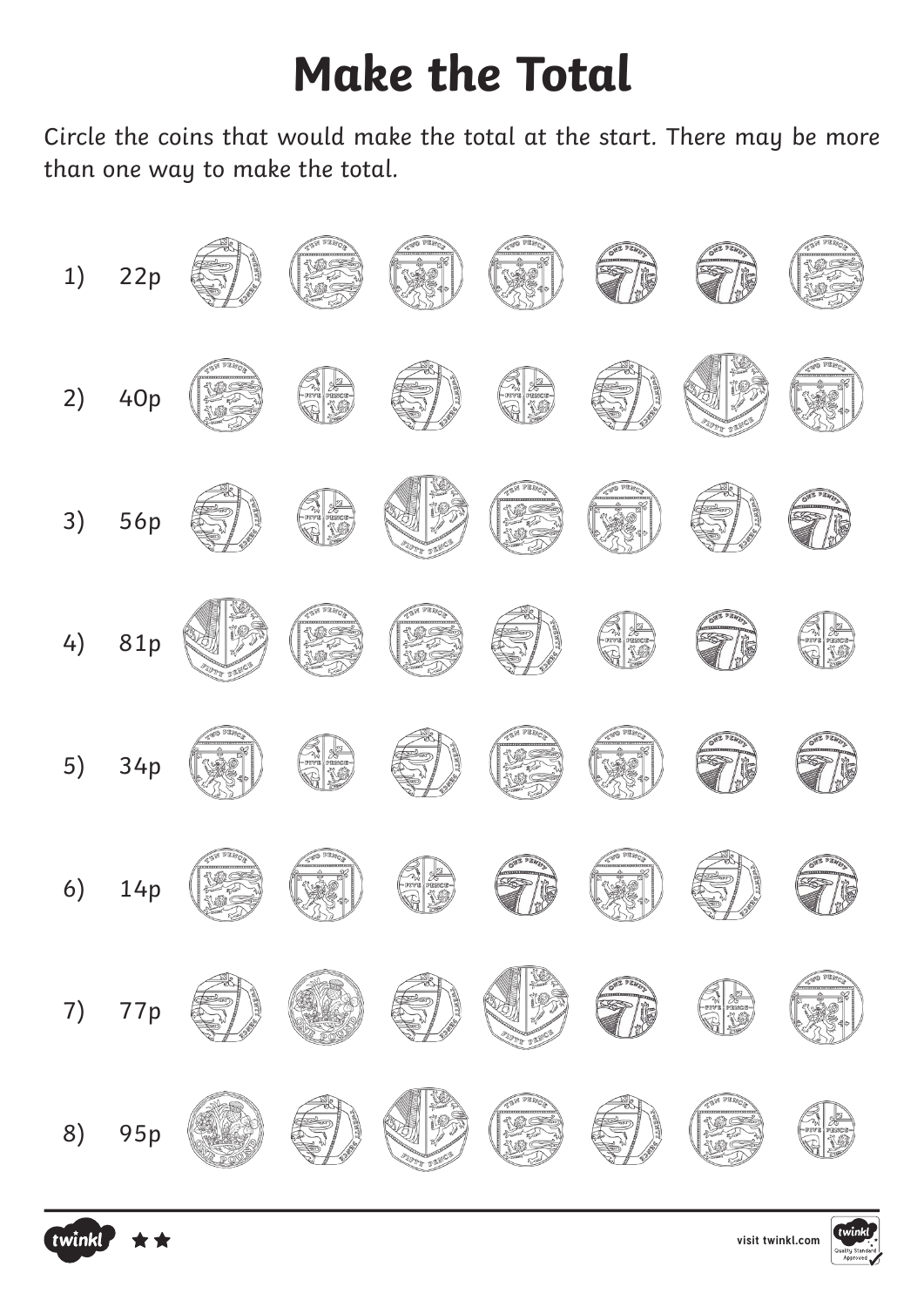# **Make the Total**

Circle the coins that would make the total at the start. There may be more than one way to make the total.





**[visit twinkl.com](https://www.twinkl.co.uk/resources/shape-spaces-and-measures/money-coins/counting-in-coins-money-coins-measurement-maths-key-stage-1-year-1-year-2)**